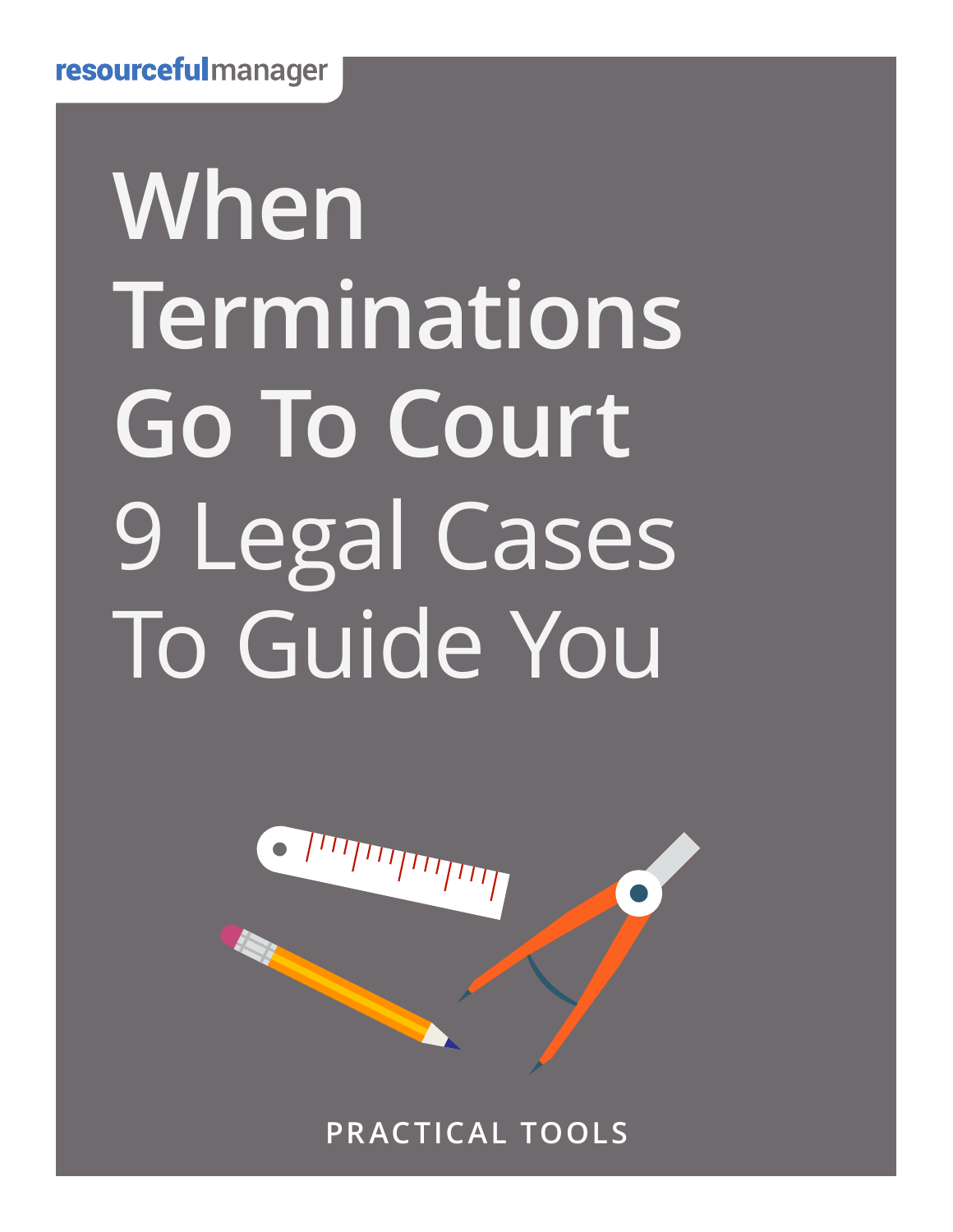# **When Terminations Go To Court:**  9 Legal Cases To Guide You

**/ / / / / / / / / / / / / / / / / / / / / / / / / / / / / / / / / / / / / / / / / / / / / / / / / / / / / / / / / / / / / / / / / / / / / / / / / / / / / / / /** 

The difference between a legal termination that stands up and a wrongful termination heading to a hefty award against your company can often be a very thin line.

To provide you with some guidance on how to avoid lawsuits and not run afoul of the law, here are nine legal cases involving terminations, some of which were decided in favor of the employer, and some of them going the other way.

Hopefully, the cases and the issues they present can provide you with some guidance on some of the knotty legal personnel questions facing you.

# 1. Dealing with habitual lateness

As a preliminary step to dismissal, the employer (New York City in this case) issued a three-day suspension without pay to an employee for habitual lateness about which he had been warned before.

However, the employer lost and had to retract the suspension – and its plans to eventually dismiss the employee – because he argued he was entitled to a reasonable accommodation for his disability under the Americans with Disabilities Act (ADA).

His disability? He was a schizophrenic, and the medication he had to take to keep his condition under control made him sluggish in the morning. But he always made up the time by working through his lunch hour and stayed late to make up for lost time. The judge said that was a reasonable accommodation.

Page 2 / 8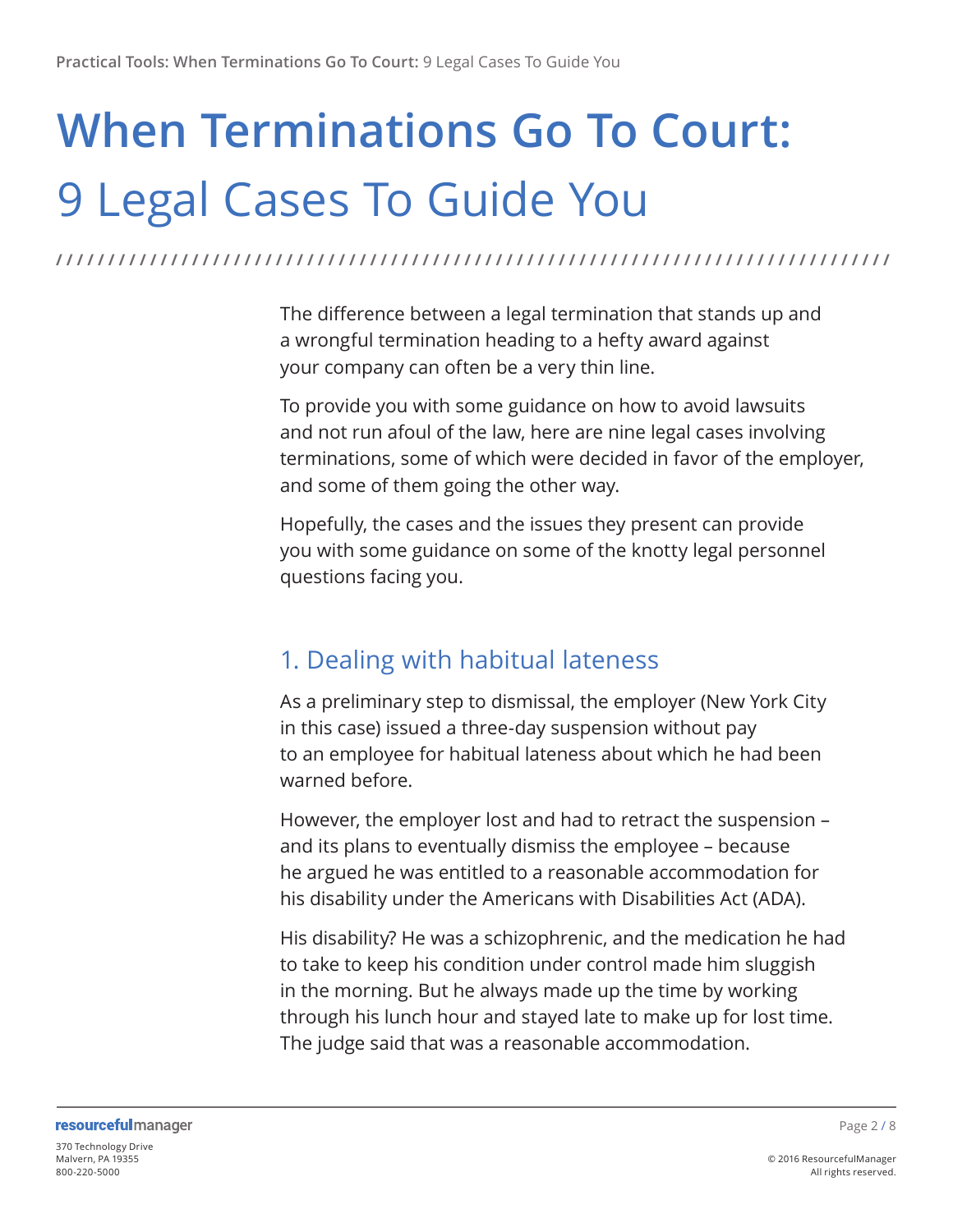**The lesson:** The case shows that you have to handle certain classes of protected people (people claiming ADA status are a big one) with some caution. You may have to offer reasonable accommodations.

*Cite: McMillan v. City of New York*

#### 2. Taking special precautions with FMLA

After using up all her allotted Family and Medical Leave Act time off without pay, a teacher was still medically unable to return to work and failed to take a required fitness-for-duty exam. The employer, a school district, fired her and replaced her, but she sued for wrongful dismissal, saying the employer violated her FMLA rights because it sent out a formal FMLA eligibility notice three weeks late.

The employer won when the judge said she was terminated because she was unable to work, and the late notice had nothing to do with that central issue.

The lesson: The case shows that minor paperwork errors won't always sink you. However, if the paperwork had been done correctly, the lawsuit might have been avoided altogether. The employer still incurred legal costs defending itself.

*Cite: Bellone v. Southwick-Tolland Regional School District*

# 3. Retaliation claims continue to soar

After leaving their employer (the Coyote Ugly chain of bars) on notso-good terms, a group of female employees filed a claim with the Department of Labor's Wage and Hour Division for unpaid overtime and hours worked off the clock.

Page 3 / 8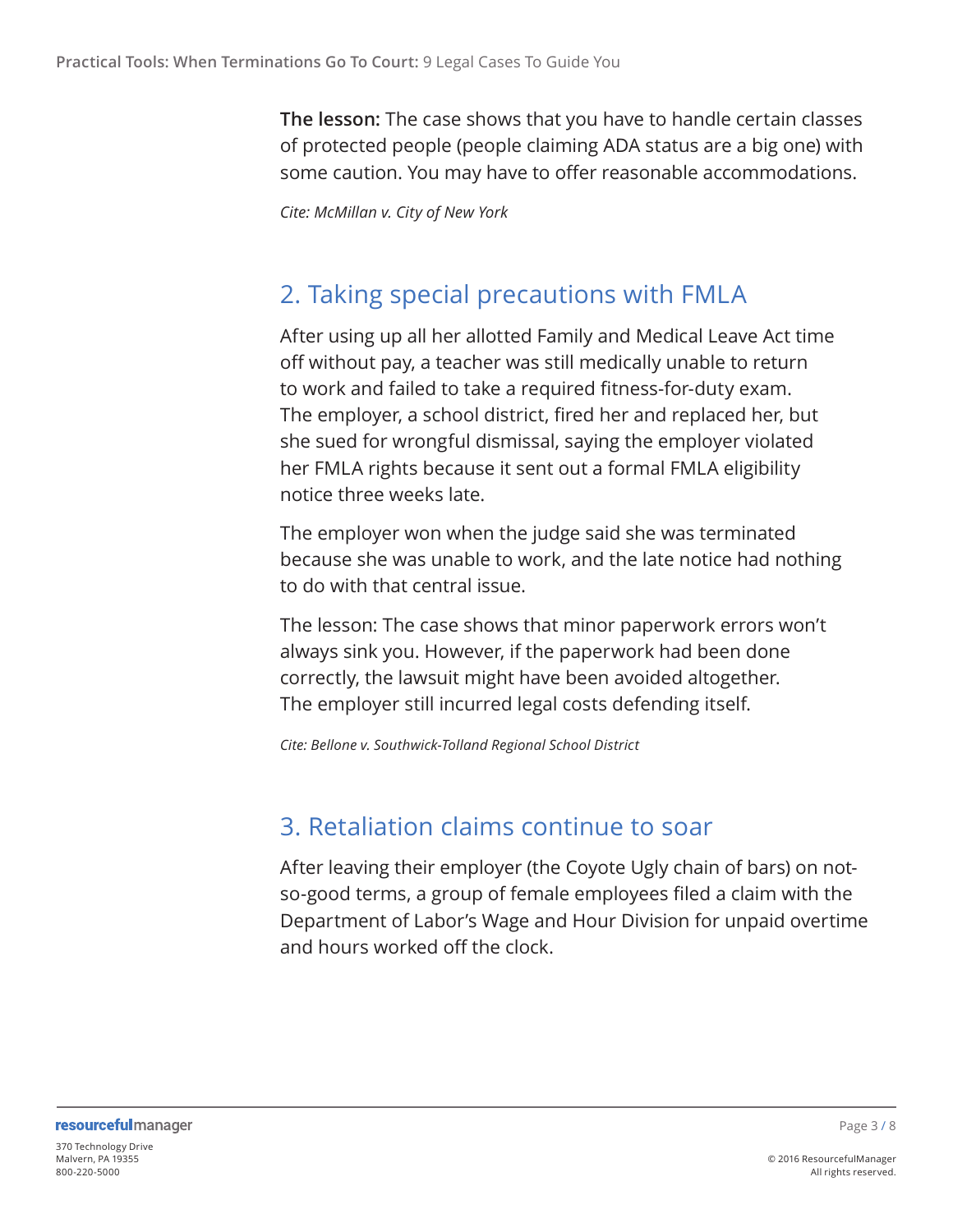While the case was pending, the president of the company posted a comment on the company's website saying "f--k that b--h," referring to the lead plaintiff. The lead plaintiff's supervisor also posted a comment on Facebook, saying "Dear God, please don't let me kill the girl that's suing me," adding, "Why does everyone sue? I'm tired of these b-----s taking their issues out on the company."

The ex-employees then filed an additional lawsuit for retaliation for interfering with their right to claim fair pay.

The company tried to have the retaliation case thrown out, but a judge allowed it to proceed, forcing the employer to offer a substantial settlement over and above the amount of the wageand-hour claim for overtime.

**The lessons:** The case holds at least three lessons for employers.

- **1)** Be careful what you say on corporate websites or on social media;
- **2)** Treat departed employees with dignity and refrain from heaping insults on them as they are on their way out the door; you probably only give them ammunition to sue you if they get their backs up; and
- **3)** Be careful not to retaliate against employees for exercising their legal rights. Often, disgruntled employees lose their original case against an employer, but win on retaliation – it's the fastestgrowing type of suit in employment law – and easier to win for plaintiffs' attorneys.

*Cite: Stewart v. CUS Nashville*

# 4. E-mails must be preserved for legal disputes

This case established that record retention obligations extend to electronic files as well, and that companies have the obligation to preserve all evidence when they have notice "that the evidence is relevant to litigation or when a party should have known that the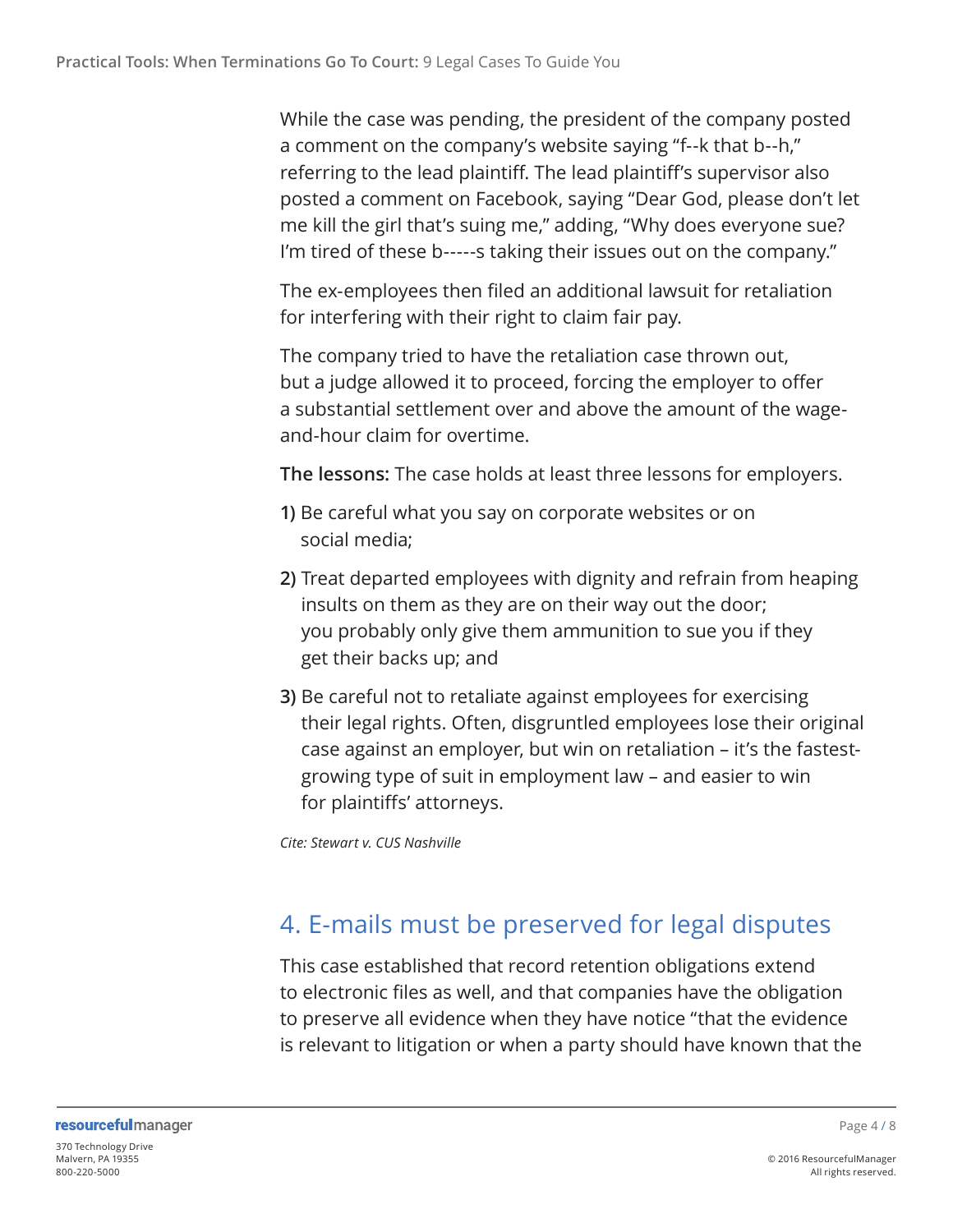evidence may be relevant to future litigation."

Often, there is a so-called "smoking gun" in a manager's or supervisor's e-mails that shows a particular bias and proves the discrimination a disgruntled employee alleged.

Conversely, electronic discovery may also help companies when it is discovered from a personal e-mail that an employee knew the company was right all along and that he or she was just out for a big payday.

The lesson: The case underscores the importance of this message to all managers and supervisors:

All your e-mails may eventually see the light of day in a court of law, so don't say anything that will embarrass you or your company. Don't fly off the handle.

Before proceeding to terminate anyone, better find out if there are any "smoking guns" hiding in managers' e-mails.

*Cite: Zubulake v. UBS Warburg LLC*

#### 5. Independent contractor or employee

Workers in three different states in the same industry claimed they were employees and should be allowed to collect overtime, while their employers all treated them as independent contractors.

The workers were exotic dancers, all working under similar circumstances. These types of ongoing disputes are typically allowed to simmer as long as the workers continue to provide their services. But once an employer fires someone – or someone quits in a huff – a hefty claim for overtime follows.

The verdicts were split.

In an Arkansas case, the employer won a ruling that the dancers were indeed independent contractors, but a similar employer lost in Georgia and had to pay a \$1.55 million settlement .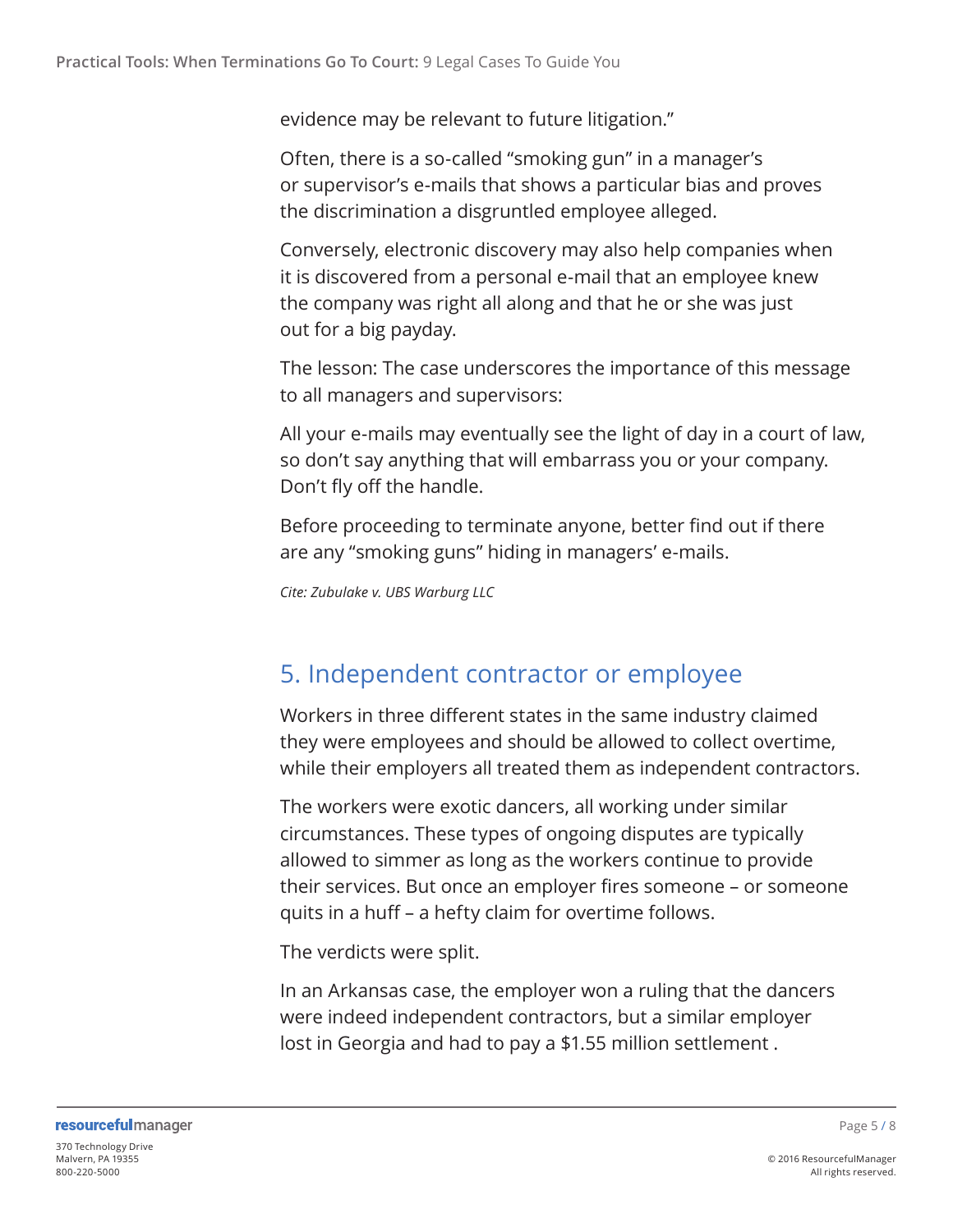And in California, another employer settled a bigger case for \$12 million.

**The lesson:** Employers need to resolve employee or independent contractor status (or exempt vs. non-exempt status) while the people are still working at your company.

If there is any gray area, and if you have to get rid of them for any reason, you can be sure a hefty claim for overtime will follow.

*Cite: E.D. Ark. 2012; N.D. Ga. 2012 and C.D. Calif. 2012*

#### 6. When disgruntled workers take to Facebook

Five off-duty co-workers used personal computers to post objections on Facebook to another co-worker's assertion that their work performance was substandard.

After the co-worker complained, all five were terminated.

The National Labor Relations Board determined that the Facebook exchange was protected activity (people have a right to openly discuss wages, working conditions and performance issues with each other) and that the firings were illegal.

**The lesson:** Employers should be extremely careful if they want to fire someone for a social media comment. It may be a protected activity to protest working conditions.

In another case, a current employee simply clicked "like" on a Facebook rant by a former employee calling a manager an "a--hole." That was a protected activity, too, and the termination was declared illegal.

*Cite: Hispanics United of Buffalo, Inc.*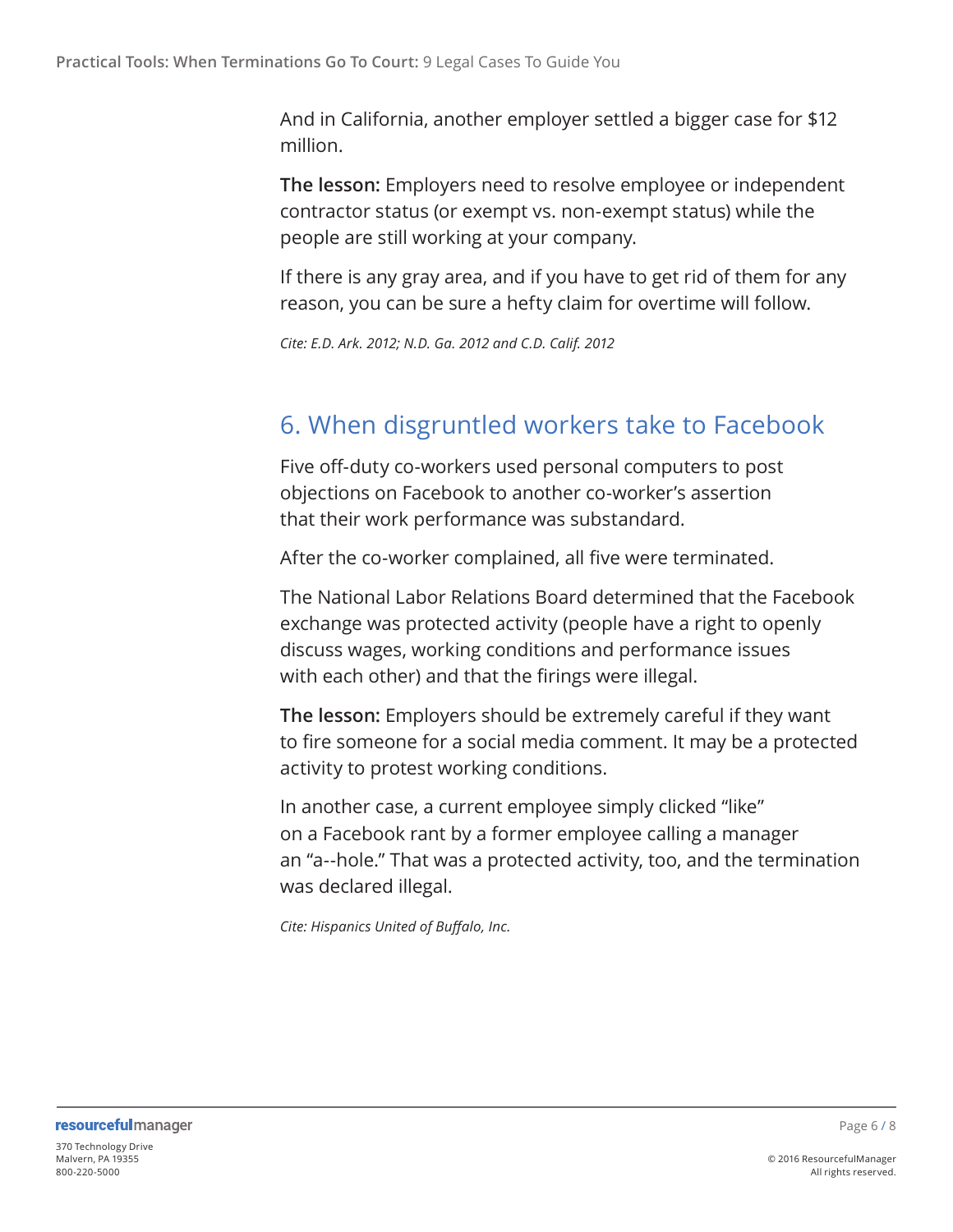#### 7. Digging into an employee's past

During the discovery phase of a lawsuit for wrongful termination, it was discovered that the fired employee had – previous to being fired – done something so heinous that it certainly would have been cause for instant dismissal, although the employer did not know about it at the time.

Even though the later firing over a completely different issue may still have been illegal, the new discovery severely limited the employer's liability.

It limited back pay and barred all front (future) pay, which often can get very expensive as litigation drags on.

**The lesson:** Employers need to keep digging into an employee's past even after a lawsuit for wrongful termination has been filed. You may find some new fact that can help the company immensely.

*Cite: McKennon v. Nashville Banner Publishing Co.*

#### 8. Handling religious accommodations

Costco fired an employee for facial piercings because the employee had to be in touch with customers and the public's perception of facial piercings detracted from the company's image.

The employee alleged the firing was illegal religious discrimination because his facial piercings were an expression of his religion, the Church of Body Modification, headquartered in Round Rock, a suburb of Austin, Texas.

The judge upheld the termination, saying it would have been an undue business hardship on the employer to obligate Costco to make a religious accommodation for the piercings.

Page 7 / 8